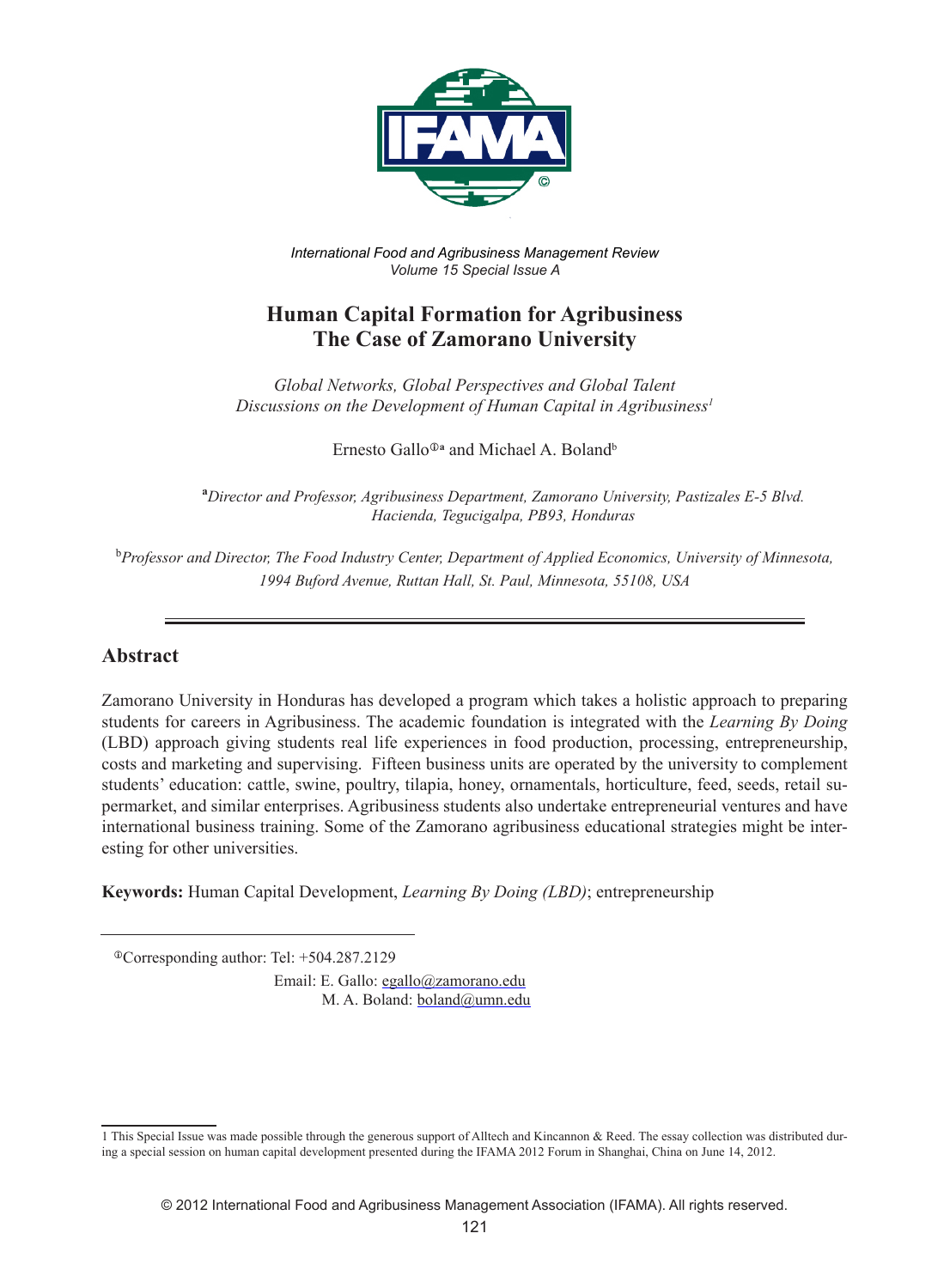# **Introduction**

Zamorano is a 70-year-old, private university in Latin America, with 1,250 students from 20 countries who have rural and urban backgrounds. It operates in Honduras and is incorporated in Delaware (USA). The history of the university through 1994 is richly documented by its former Rector, Simón Malo. Over 30% of the students come from family farms in Latin America. This university has a unique educational approach, which requires a high level investment in financial and human capital resources.

The program utilizes a holistic approach to student development, though: knowledge, competences and human virtues. The academic formation is complemented with the *Learning By Doing* (LBD) program, which gives students integrated learning experiences in food production, processing and marketing. Fifteen actual business units are operated by the university campus in: cattle, swine, poultry, tilapia, honey, ornamentals, horticulture, feed, seeds, retail supermarket, and similar enterprises.

Students graduate with 180 undergraduate academic credits with a major called Agribusiness Administration. They complete 44 months of classes in four years, which is about 30 percent more than in many North American universities as documented by Boland, Lehman and Stroade (2001) and Boland and Akridge (2004). After their junior year, the students are required to participate in an internship<sup>2</sup>. Additionally, graduates have completed two years of work experience, which is accepted as labor experience by the highest ranked business schools in the region and fills a work requirement needed to complete the MBA admission process. Graduate students also need the 55 academic credits granted to the LBD education. Students have classes 50% of the time and work 50% of the time. After graduation, students work in agribusiness firms primarily in administration, sales and marketing; some start working in production. A number undertake master and doctoral programs in the USA and other countries.

## *Value Chain Experience*

Consider the experience and education students gain in the cattle chain. Besides taking animal production coursework, the students will inseminate a cow, assist in birthing calves, formulate feeds, and pasture or feed animals. Later, students milk cows, produce ice cream, yogurt, cheeses or fluid milk. They calculate product cost and help in product retailing in the university food store or for local food retailers like Wal-Mart. Students also slaughter animals and prepare meat cuts, sausages, and similar products. All this is done by hand. Students gain real experience from all aspects of business along the value chain. Students experience a similar process in other agribusiness chains such as honey, fruits and vegetables, poultry, tilapia, swine, biological control products, etc.

The LBD modules are the same for all the majors, which reinforces the discipline within a cohort across all majors.

## *Academic Formation*

Students have a common curriculum in the first two years. Starting in the third year, they choose a major: agronomy, agroindustry, agribusiness administration, or environment. The science component of the core curriculum has more emphasis on life sciences: biology, biochemistry, botany, etc.; compared with other universities.

In the third and fourth years students take courses in their chosen career path, which is similar to other universities. For example, a Zamorano agribusiness student has course work similar to those taken by a business student in the USA. However, the Zamorano Agribusiness Administration course work is different in

<sup>2</sup> For the agribusiness major, students intern in multinational firms and Latin American firms. Some pursue internships in agribusiness programs at Clemson, Florida, Kansas State, Illinois, Louisiana State, Purdue, and Texas A&M. They work on a variety of projects. For example, at Kansas State the students helped collect public information, which was used in writing some of the North American case studies in Boland Gallo (2010).

<sup>© 2012</sup> International Food and Agribusiness Management Association (IFAMA). All rights reserved.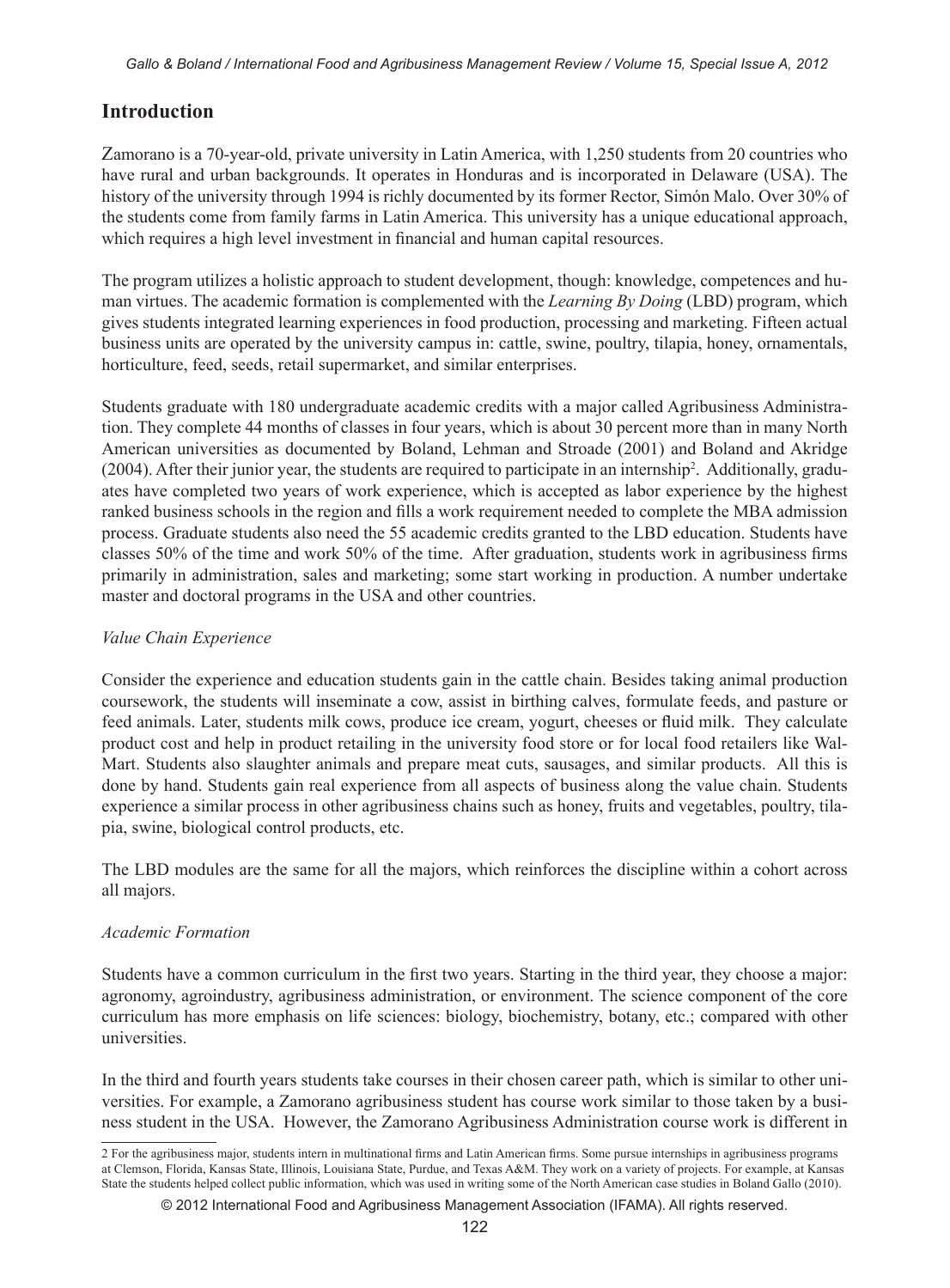regards to the application of tools, the cases and examples, which are mainly oriented to agribusiness such as biomasses production, processing and distribution. The other big difference is in the agribusiness experience acquired by the students in the LBD modules. Zamorano is working towards accreditation in USA.

#### *Student's Life System as an Educational Tool*

Students live on campus and wear uniforms consisting of denim shirts and jeans suitable for their work. They share dorm rooms as there is no off-campus housing. The rules of discipline, respect for schedules and the interaction with students from 20 different countries develop additional virtues in the students that prepare them for the labor market. This is called "the invisible curriculum."

#### *The Agribusiness Education Approach at Zamorano University*

#### In 2005, the director started a new educational approach.

Agribusiness students are expected to be as well prepared in business matters as any business student. The emphasis is in "firms" rather than "farms." The difference is in the cases and studies, which are focused on Gallo's 12 F's of Agribusiness Demand: Food, Feed, Fiber, Fuel, Forest, Flowers, Fish, Furfural & bioplastics, Pharmacy, Fun, Fertilizers and Flora & Fauna services. Agribusiness professors use cases on food, agricultural commodities, trade, and similar topics in agro-food.

During the fourth year of the agribusiness LBD program, senior students supervise junior students' work in the university enterprises or work in an internal business consultancy designed to help managers or small businesses improve operation efficiency. They may work on projects related to cost analysis, quality, market research, or new product development.

## *Learning Entrepreneurship by Doing Entrepreneurship LeBDe*

As a new part of their co-curricular activities, agribusiness students organize special events such as international business, administration and economic congresses, with limited and subsidiary participation from professors.

Students also manage the marketing, financial and operational components involved in organizing and managing a congress. They face the realism of operative cash flow, marketing, and working with businessmen on fund-raising, hotels, airlines, donors and academicians from other countries. Internal coordination with university academic and administrative authorities is also required. The process helps them develop an entrepreneurial spirit, identifies real leaders and promotes teamwork. Net profits from the events generate about \$15,000 USD annually. The profits are used to further finance their own educational experiences.

Another event organized by the agribusiness students is the *ZamoTour,* a two-day tour to campus and neighboring farms paid for by urban families wishing to experience rural country life. The trip includes activities like feeding calves, nursing baby animals, jamborees, and cultural activities. Another profit center evolved out of this project when students discovered they could fill a need for private urban elementary schools by offering rural field trips for children, which include a variety of nature-sharing experiences for kids.

## *Financing Part of their Own Education*

Students' profits from these activities are primarily used to fund a trip to Florida to attend the *Americas Food and Beverage Show* in Miami, then visit Florida agribusiness firms, interact with farmers, importers, brokers, wholesalers and retailers of organic, ethnic and conventional food in the US market. A portion of these funds are earmarked for solidary in order to assist students in paying academic, travel, or internship expenses.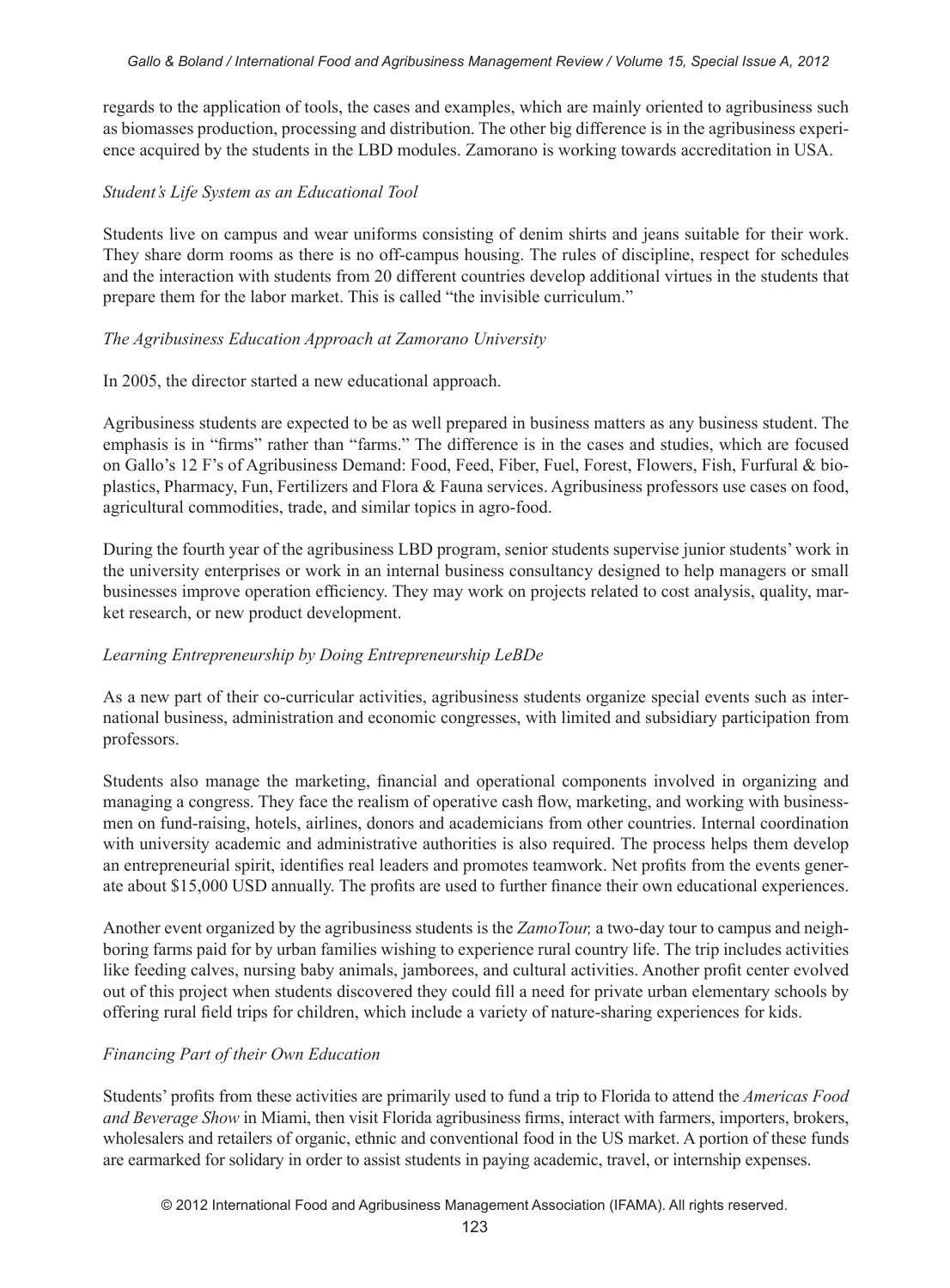## **Analysis of the Zamorano Agribusiness Educational System**

#### *Knowledge and Virtues*

Some people might question whether there is any value in learning how to milk a cow. The Zamorano LBD program is a combination of academic learning and task mastery. Although the process of milking a cow, learning to make cheese, or producing a mycorrhiza fungus are valuable skills, it is the virtues acquired through having to milk the cows at 3:00a.m., learning to apply safety and sanitary standards, contributing to a team or learning to supervise others that form permanent non-transferable virtues. The labor component complements a solid academic foundation. Skill sets and theories may change, but virtues remain.

#### *Time Constraints*

This educational system faces an important challenge. The objective is to develop a professional, who is almost bilingual – with two years of labor experience in agribusiness within four calendar years. This is a difficult multifaceted goal. In the US, undergraduate programs normally take four years, but classes are only in session eight months per year. At Zamorano classes are conducted 11 months per year. The university sets high standards that motivate students to achieve the highest academic level.

#### *Cost*

This educational system is very expensive by Latin American standards. The annual full operative cost is about \$15,000 per student. Many students get grants from their governments to pay the cost. Most students receive financial help. This is strategically risky as priorities of current governments often change. The US, Japan, Taiwan, and European governments and NGOs also have provided grants for students. In addition, the system requires an investment in fixed assets: land, factories, classrooms and labs. To build a new university like this would cost about \$50 million USD in Latin America – a prohibitive amount for new universities. In the United States, the cost would be much higher. The entire program would be difficult to duplicate, although some aspects can be replicated, such as providing opportunities to develop real business knowhow, international learning experiences and student managed entrepreneurial projects.

#### *Human Capital Resources*

Zamorano University requires faculty of a certain rank to be bilingual and have a doctorate degree. There is a shortage of faculty working in agribusiness management who possess a doctorate and desire to live in Latin America. The university provides housing and a generous benefits package for faculty. Nonetheless, many faculty are near retirement and succession planning could be a problem in the future.

Zamorano University works closely with colleagues from North American and European universities to keep skills, curriculum, and teaching methods up-to-date, especially concerning the case study method. The university board includes executives or retired executives of multinational agribusiness firms, like Monsanto: alumni and businessmen. The board is very active and meets quarterly in different countries, twice in the US and twice in Latin America, and has academic, financial and other committees. The current president is the great granddaughter of the founder, Samuel Zemurray who was the majoritarian owner and president of United Fruit, Boston–owners of the Chiquita brand.

Zamorano's tuition has increased 50% since 2005, while enrollment has increased 31% in the same period. This is quite an accomplishment. The agribusiness major experienced the highest growth. US and European students also enroll in summer LDB training programs at Zamorano.